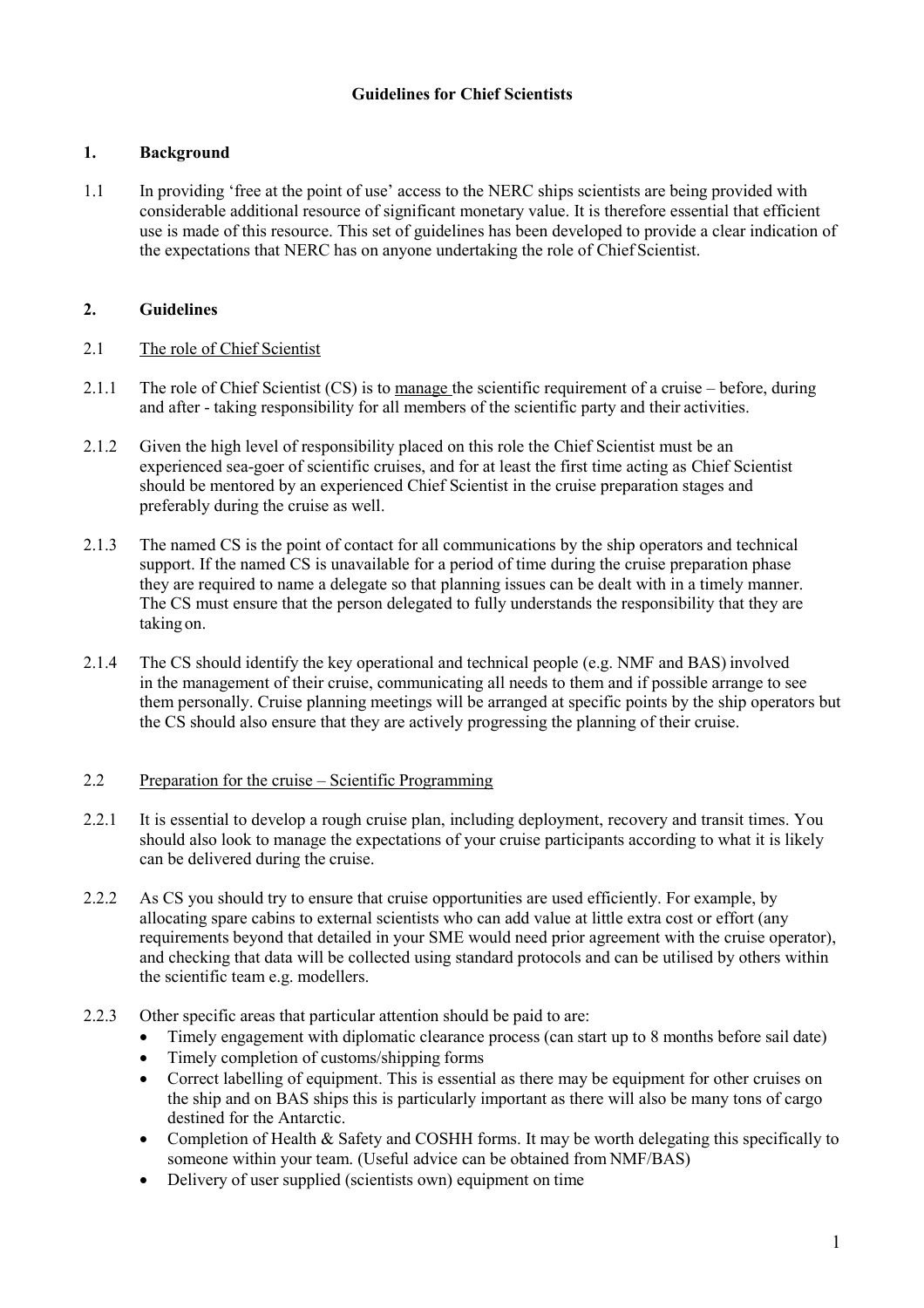2.3 Any media involvement, during mobilisation/demobilisation or the cruise itself, must be agreed with the ship operator in good time prior to the cruise taking place and be in accordance with the relevant policies.

## 2.4 Preparation for the cruise - Personnel

- 2.4.1 As CS you need to ensure that you are aware of any issues that may impact on your scientific team. This may include:
	- Medical issues e.g. diabetes, other long terms illnesses, pregnancy
	- Impact of tiredness/sea sickness on individuals
	- Dietary requirements and allergies (advise the ship operator as early as possible)
	- Balance of experience
- 2.4.2 You should make certain that your scientific team has all of the necessary documentation:
	- Sea survival Certificates (the original must be taken to the ship)
	- Medicals (dental checks are often also desirable)
	- Passport (where required) with at least six months validity
	- Visas (where required) for foreign participants or overseas activities
	- It is advantageous to keep scanned electronic copies of this documentation for easy reference.
- 2.4.3 An accommodation plan for living on board the relevant ship should be prepared, including cabin allocations. Cabin allocations should take account of position/noise and where cabins are shared should consider working hours and workings arrangements e.g. avoid putting together supervisor and students or managers and staff, to avoid disturbance and build up of stress.
- 2.4.4 Laboratory space should be planned and the scientific team informed in advance. Key issues are:
	-
	- bench space expansion of temperature controlled area
	-
	- gas line supply<br>
	wet/dry floor working area<br>
	electrical supply<br>
	use of radiochemicals
	-
- work with trace chemicals (clean container)
- electrical supply<br>
proximity to fume cupboard/sinks<br>
work with trace chemi
- proximity to deck location of hazardous/sensitive activities

### 2.5 The Cruise

- 2.5.1 The CS should arrive at the ship in plenty of time (as agreed with the ship operator) e.g. two days before sailing, along with other members of the team who may have a lot of equipment to set up.
- 2.5.2 It is advisable to give a welcome talk to your scientific team:
	- Lay down simple ground rules e.g. cleanliness, alcohol, food and drinks in work spaces, eating and resting properly, personal respect issues
	- Advise on the need for strict adherence to Risk Assessments and Hazard controls
	- Detail if a watch system will be used time periods and station numbering
	- Advise on the hours of rest form.
- 2.5.3 Consider making a presentation of your science to the ship's staff. They are part of your team and some background knowledge of the scientific aims will help the overall mission.
- 2.5.4 During the cruise it is essential to be very organised. You should provide the Captain, crew, scientific and technical team with an accurate information flow e.g. what is happening, going to happen and waypoints.
- 2.5.5 Daily plans should be posted at nominated places. Daily meeting (may be informal) with the Master/Officers is recommended to ensure good liaison between the science team and marine staff.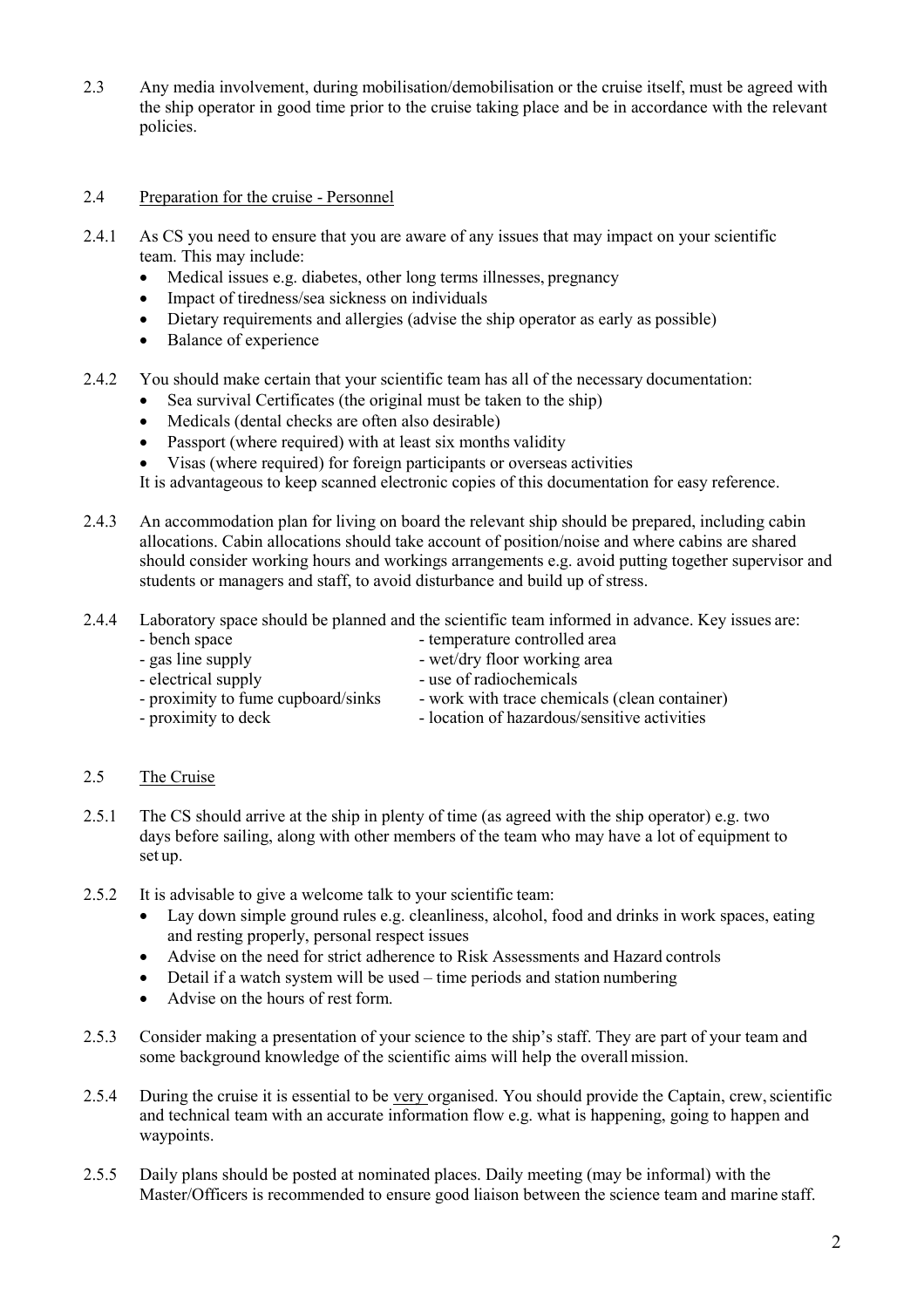- 2.5.6 It is advisable to discuss plans with the Co-PIs of your scientific team regularly.
- 2.5.7 As a senior manager aboard the cruise you have a specific Health and Safety responsibility to ensure that the activities carried out by your scientific team are done so according to the relevant assessments/forms. It may also be useful to delegate responsibility to a member of your team for particular areas e.g. the laboratories, radiochemistry etc.
- 2.5.8 Any problems, scientific or personal, should be handled discreetly. A proactive approach in talking to all staff regularly can help to anticipate and prevent problems getting out of hand and this may be particularly important with inexperienced scientists or students. It also needs to be remembered that problems can appear magnified in the claustrophobic ship environment.

# 2.6 Post-cruise Activities.

- 2.6.1 It is essential to get as much of the Cruise Report completed as you can before the end of the cruise as people's priorities will shift as soon as they leave the ship. Some parts of the report, such as the diary of events, will need to be written on a daily basis during the cruise. The full cruise report should be submitted to the British Oceanographic Data Centre (BODC) within 6-months of the cruise
- 2.6.2 The Cruise Summary Report form/ROSCOP for BODC is critical and should be submitted within 7 days of the end of your cruise, and you will be chased if this is late.
- 2.6.3 The post cruise assessment form must be submitted within 7 days of leaving the cruise. It can be beneficial to complete this off board this ship, to reflect on the whole cruise and not just the last few days.
- 2.6.4 Every biological sample has to be imported legally with a licence from Defra. This is the CS's responsibility. The form is only available on line and takes approximately an hour to complete so can be a challenge using the satellite link.
- 2.6.5 The CS should ensure that relevant equipment and materials have been demobilised and shipped back to the UK. It is particularly important that all chemicals, radiochemicals and biological hazards (including samples and waste) are removed and correctly packed for transport with the correct documentation. Failure to correctly package and label waste chemicals may result in science staff being refused inclusion in future cruises.
- 2.6.6 Laboratories should be checked to ensure that they are clean and tidy and free of any chemical or radiochemical contaminants.
- 2.6.7 Data collected during the cruise should be lodged with BODC as the NERC data centre for Oceanography. On NMF operated cruises NMF personnel will back up the data that is stored on the ship's computer and send this to BODC for security archive. However, this may not include all data collected and is not considered to be the definitive cruise dataset for long term management. Some data sets will only be generated or finalised once the cruise participant is back in the laboratory. It is the grant holder's responsibility to submit definitive versions of all data sets to BODC.
- 2.6.8 A post cruise meeting for the scientific team can often be beneficial in facilitating the delivery of science outputs e.g. papers, particularly in multidisciplinary cruises where the combined outputs can provide additional understanding to the individual science projects.